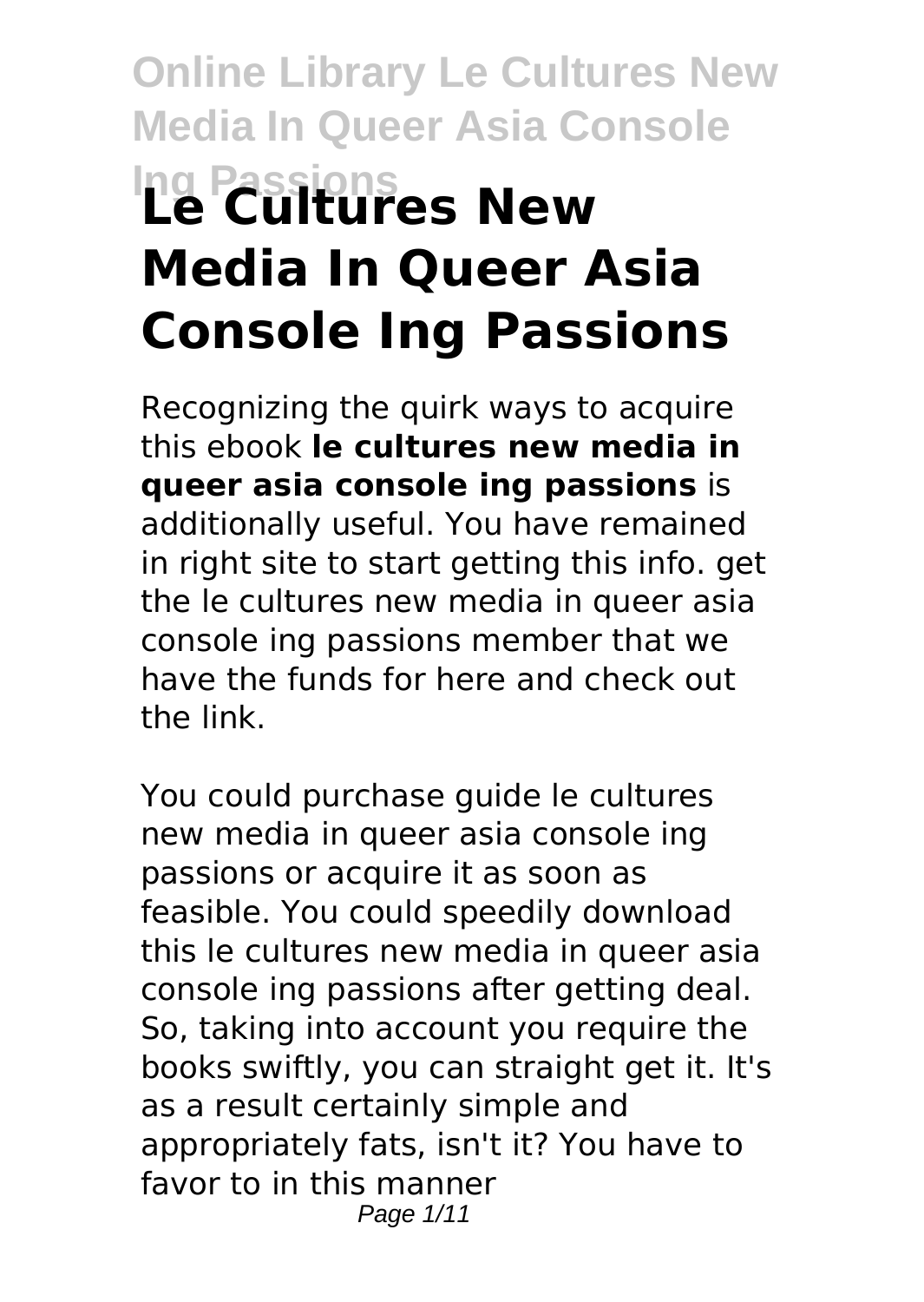ManyBooks is a nifty little site that's been around for over a decade. Its purpose is to curate and provide a library of free and discounted fiction ebooks for people to download and enjoy.

### **Le Cultures New Media In**

Media Cultures explores the trajectories, tensions and dynamics of mediated cultural worlds; it examines the audience as spectator, creator and commodity, the cultural economy and media industries, the mediated arts in culture and society, new modalities of cultural production and consumption, media in international development, the gendered and multicultural character of mediated life and critical approaches to care and health communication.

### **Media Cultures — University of Leicester**

New media give a new pattern for economic culture. Cultural globalization.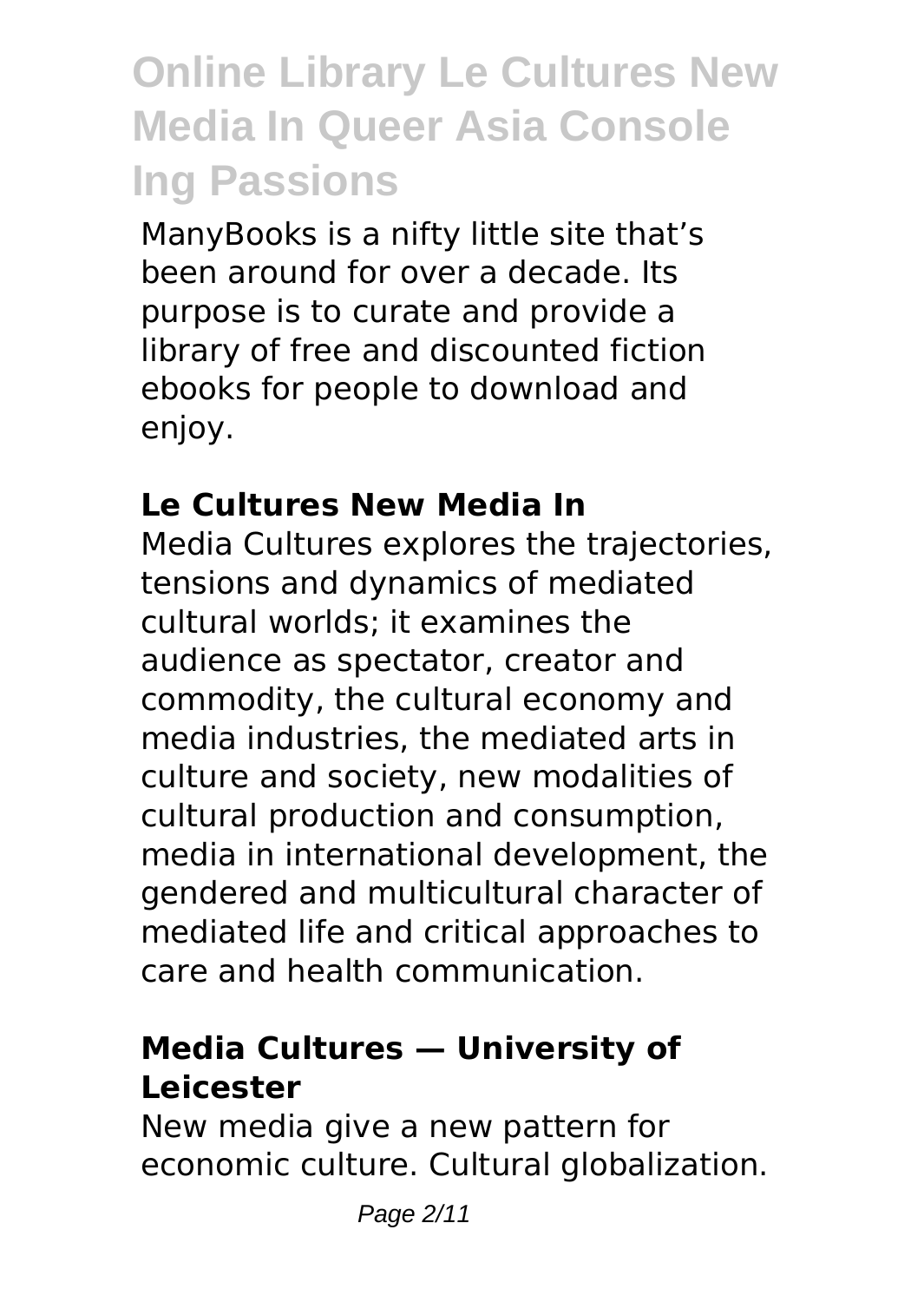**Ing Passions** Media cross the distance between the people around the world to bring a globalized world for us. Cultural globalization is the inevitable result of social progress. But It is undeniable that the new media is an important role to promote the culture becomes more ...

### **How Does Culture Affect Media? - UKEssays.com**

investigation of the relationship between new media and intercultural communication. Emerging topical areas in this line of research mainly include three categories: (1) the impact of national/ethnic culture on the development of new media, (2) the impact of new media on cultural/social identity, and (3) the impact of new media (especially social

### **The Impact of New Media on Intercultural Communication in ...**

GLOBALIZATION OF CULTURE THROUGH THE MEDIAThe received view about the globalization of culture is one where the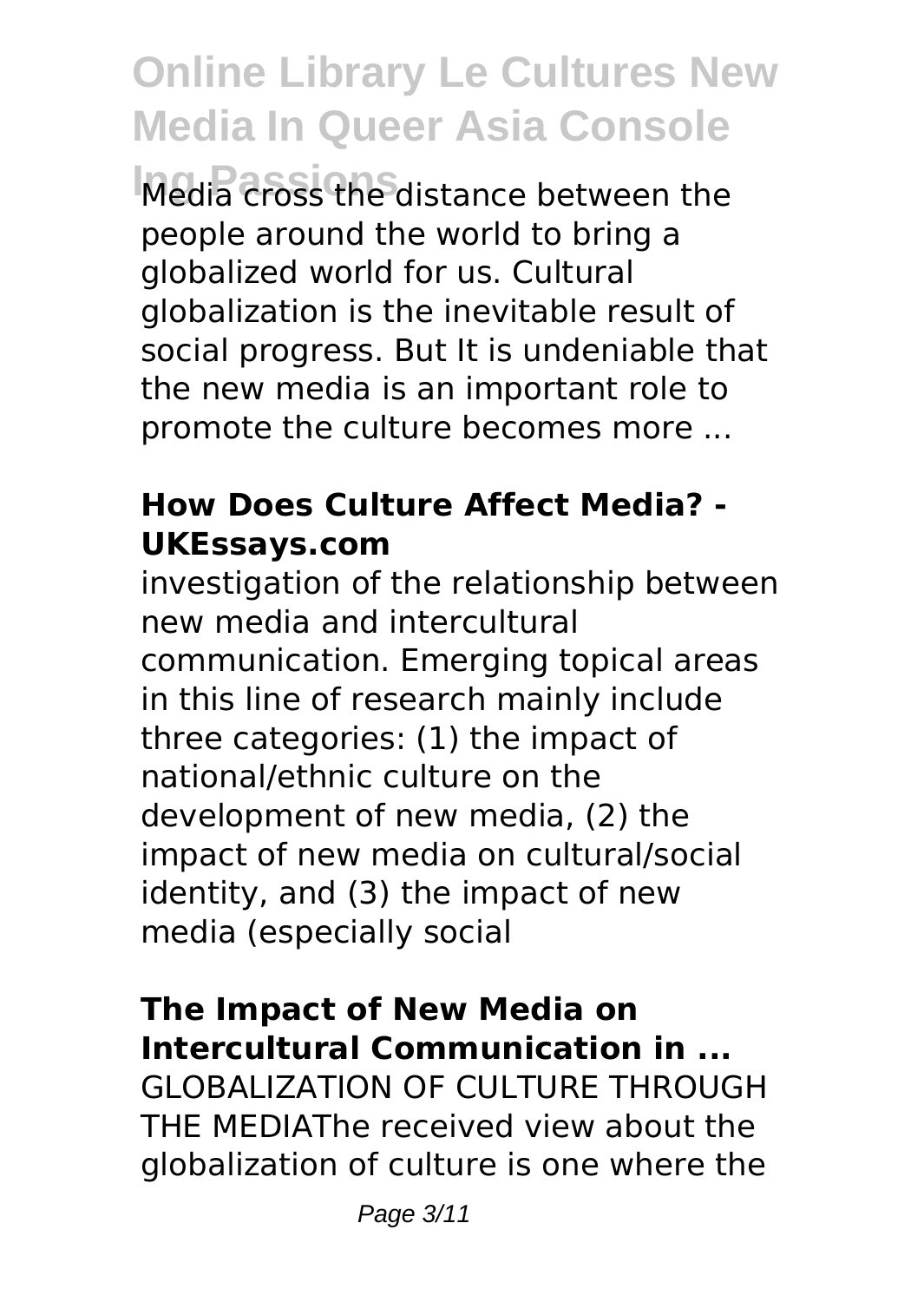*<u>Intire</u>* world has been molded in the image of Western, mainly American, culture. In popular and professional discourses alike, the popularity of Big Macs, Baywatch, and MTV are touted as unmistakable signs of the fulfillment of Marshall McLuhan's prophecy of the Global Village.

### **Globalization of Culture Through the Media | Encyclopedia.com**

You can use liquid media to grow pure batch cultures and to estimate the bacterial populations. A gelling agent ( usually nutrient agar ), makes the media either solid or semi solid. Nutrient agar is a hydrocolloid of red algae.

### **How to Make Culture Media in 8 Simple Steps**

The biggest tool in the media that generates revenue by the millions everyday, is advertising. It is a creature like no other in the media world, that reaps in the big bucks. We'll take a look at how the media affects our culture by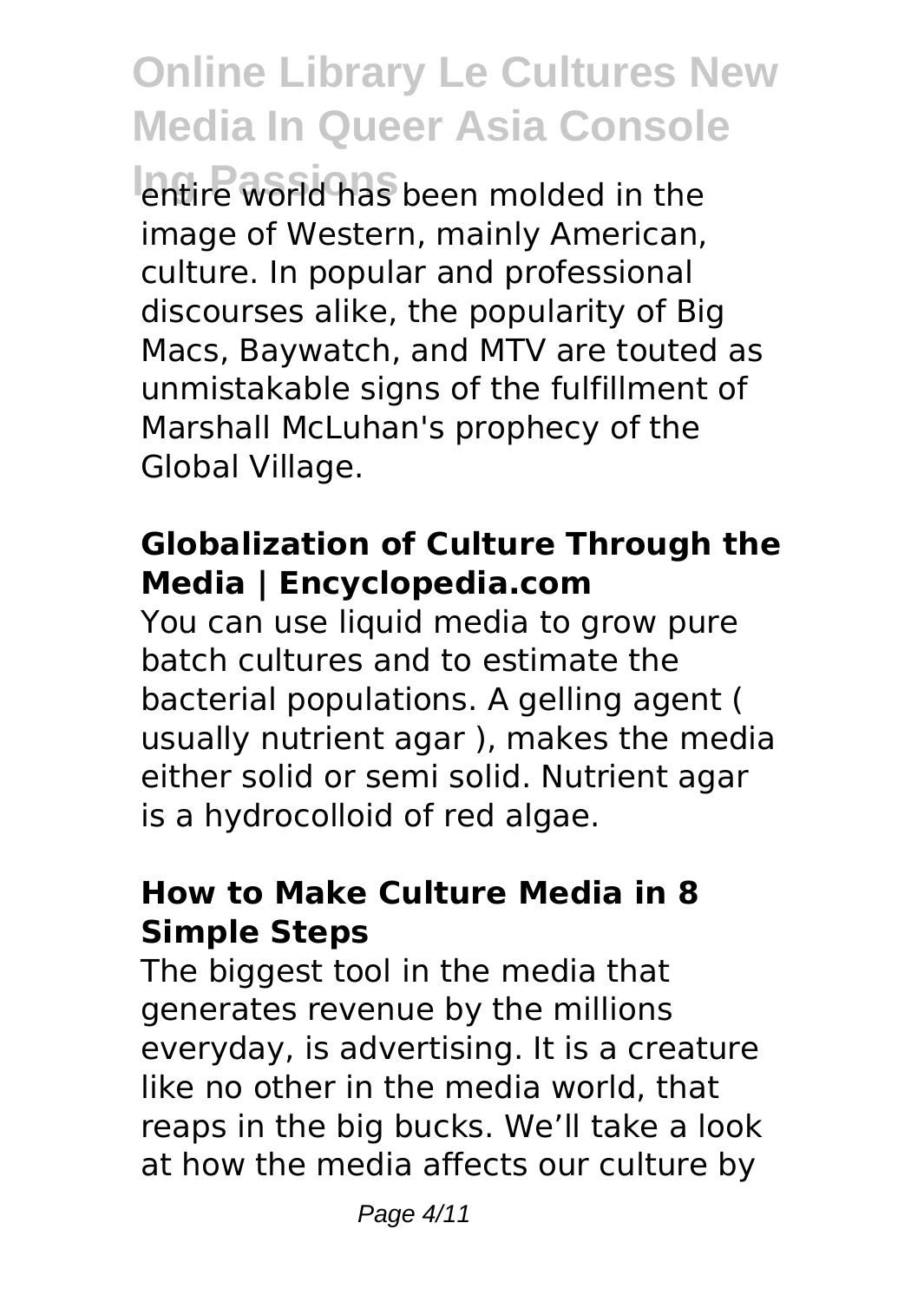**Online Library Le Cultures New Media In Queer Asia Console Infoverview of the pros and cons. How** Does Media Affect Cultures

#### **How Does the Media of Today Affect the Culture of Modern ...**

This includes questions of media ownership, the number of outlets on the market, and various other dimensions of organizational or economic structures (e.g. public, private, non-profit media). A variety of organizational factors, such as editorial, management and recruitment policies, as well as newsroom cultures, also clearly impact diversity.

#### **Why diversity in media matters - Coppieters Foundation**

Group: Social Media in Science – Applying Social Media to Laboratory, Scientific & Health Professions Discussion: Social Media Usage Across Cultures. I wish this article had more data about Latin America. However, for my purposes, the statistic of over 60 million Spanish speaking social media users is certainly useful.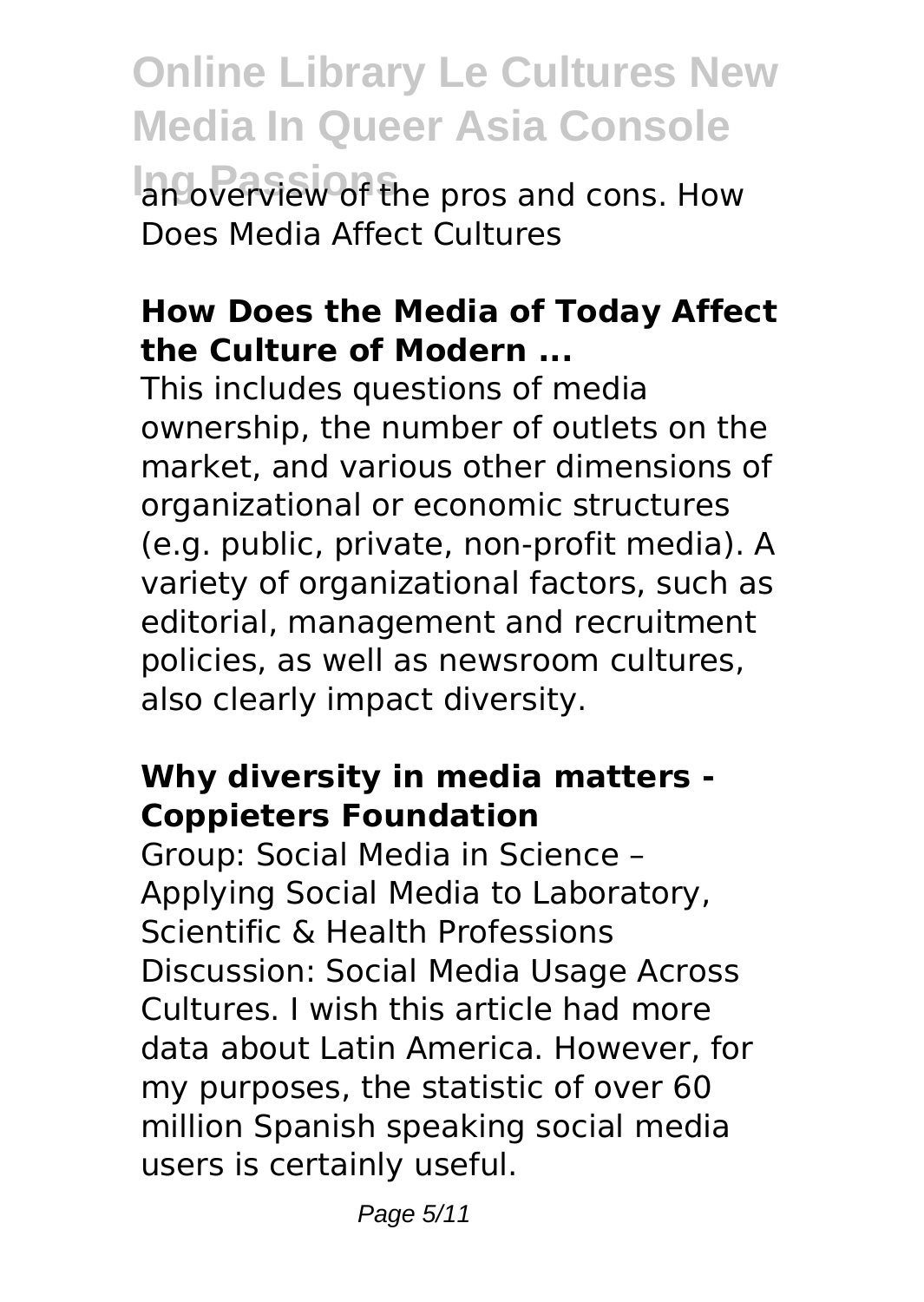**Social Media Usage Across Cultures** New Media and Communication Technology (COT) explores the way technology is transforming the field of communication. This interdisciplinary major integrates course work from communication, computer science, design, psychology, and business to help you understand interactive technology, evaluate the user experience, and communicate with users from varying levels of technical proficiency.

#### **New Media & Communication Technology (COT) | School of ...**

New media Search media. Classifieds. New listings. Database. Log in. What's new Search. ... I'm the main person that updates the GSP and DNR database. I am not hearing GSP or other state LE in Columbus on the post 34 repeater or other surrounding state le repeaters. I was thinking that maybe GSP and other state le are using the new Columbus P25

...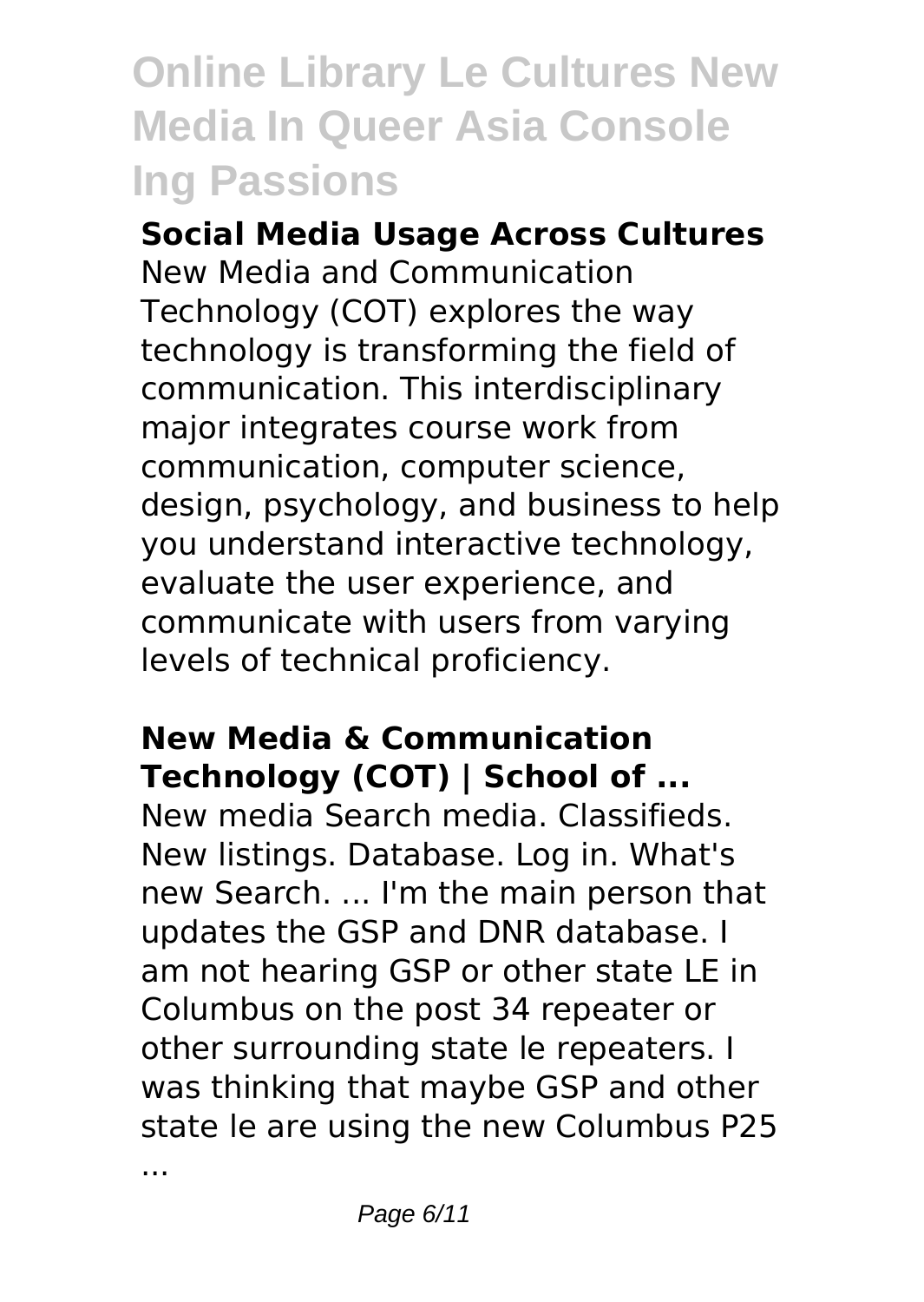#### **GSP COLUMBUS | RadioReference.com Forums**

Media and Culture Introduction Media is the joint communication tools or outlets that are used for storing and delivering data or information. It is either related to communication media, or the established mass media businesses like broadcasting (television and radio), cinema, advertising, photography, the press, publishing, and print media. The word media is defined as "as one of the ...

### **Media And Culture, Essay Sample**

However, we can learn more and get better information about a culture by reading and listening to media messages from different sources and different countries. In addition, to get a better understanding of a culture, we often need to look beyond the media. We can read books about different cultures and visit different cultural museums.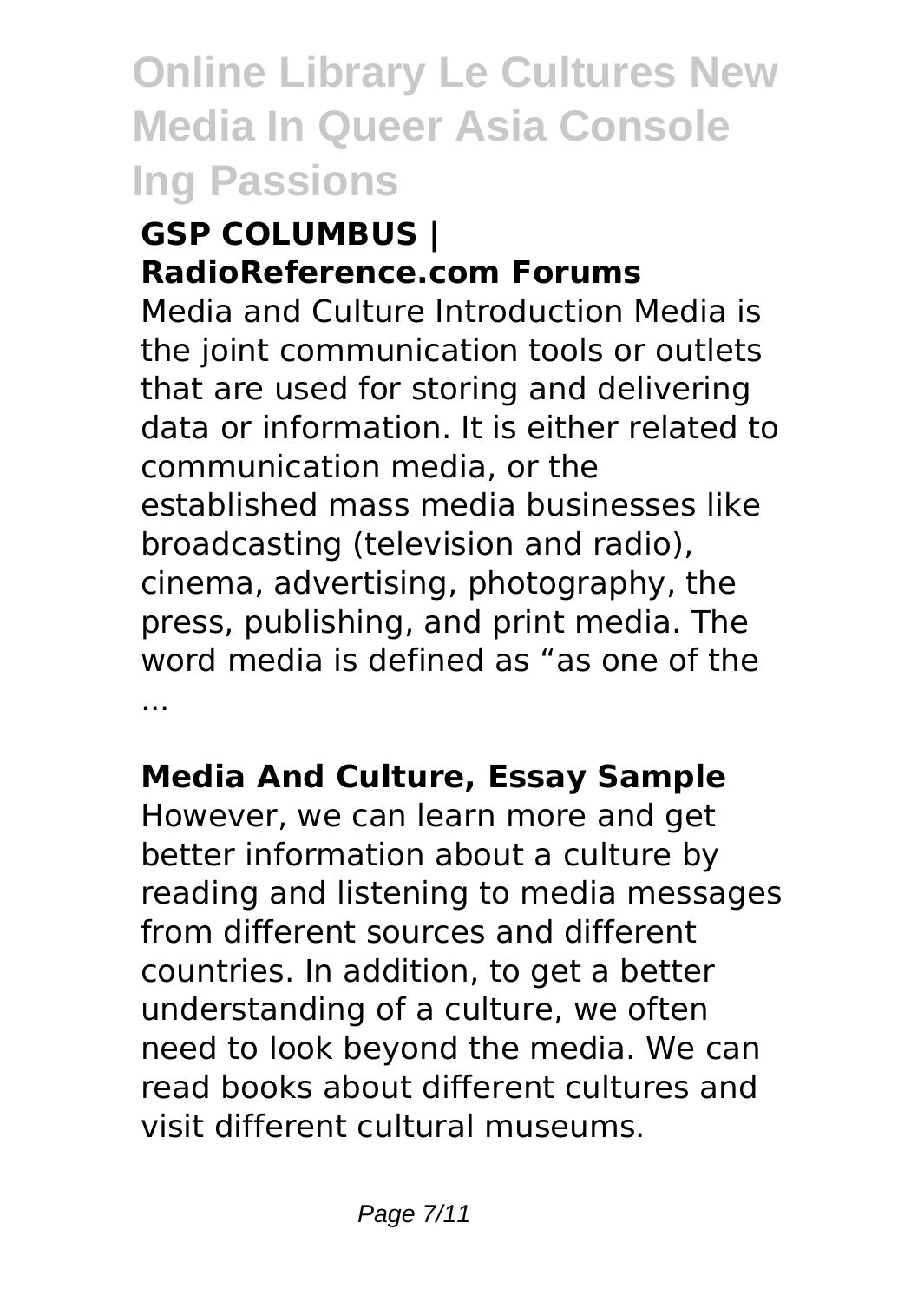### **Ing Passions Culture in the Media - Diversity and the Media | Coursera**

Plato's reservation about the influence of new media on culture continues to influence the current deliberation on the influence of the Internet and of social media. For example, Maryanne Wolf, an American cognitive neuroscientist and the author of Proust and the Squid: The Story and Science of the Reading Brain frequently draws on Socrates ...

### **How Internet and Social Media Are Changing Culture – Aspen ...**

Actually, media is the most influential source of spreading American popular culture on an international level. Nowadays, mass media are the main indicator of behavior for the millions of people. We are most likely to follow the examples of living standards that are presented for us on the screen and want to bring in our lives.

### **American Media and Other Foreign Cultures**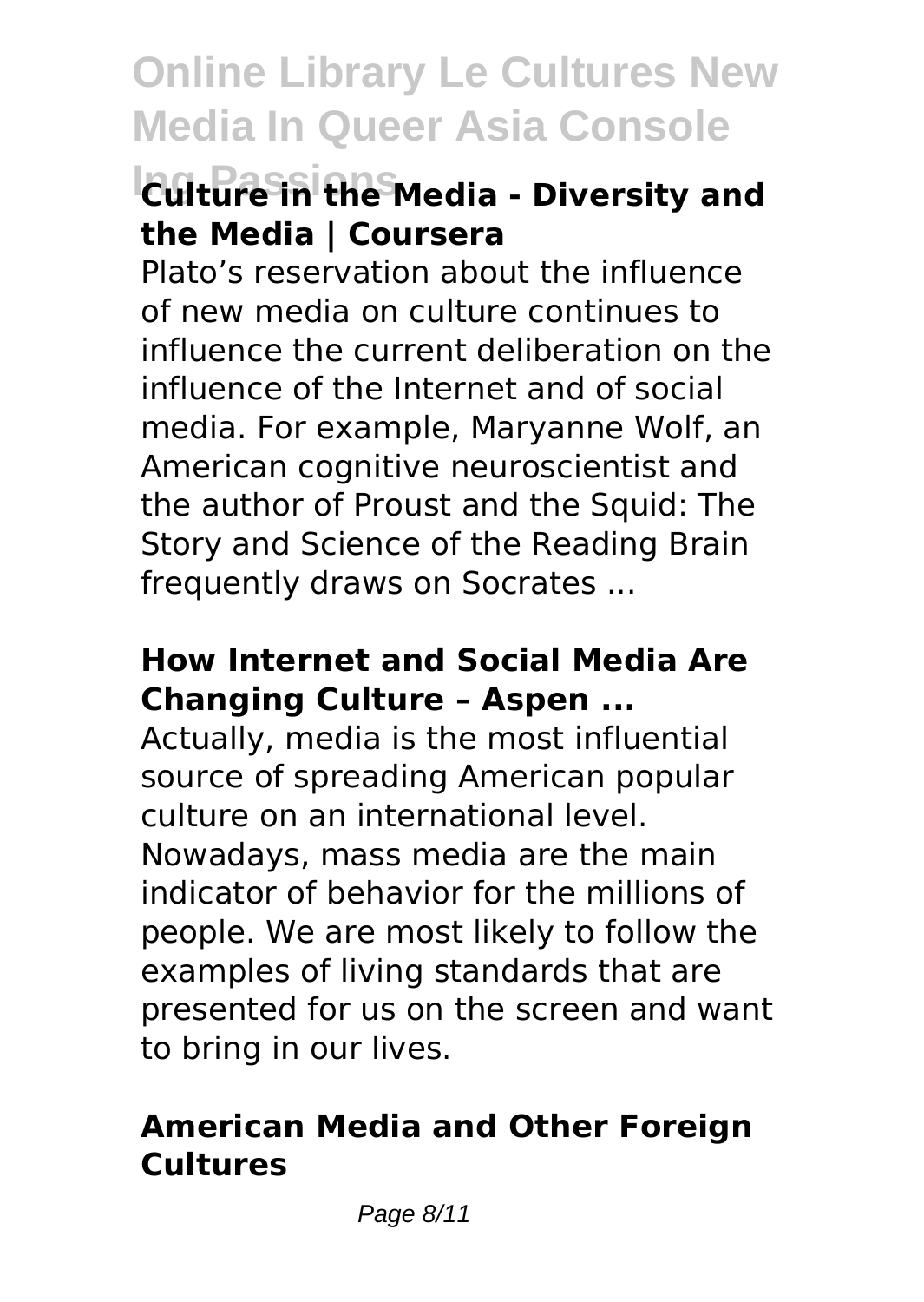**Ing Passions** cultural environment can be met. Research shows that people tend to use new social media to become more integrated into the host culture during their adaptation and to maintain connections to their home countries. This paper attempts to investigate the impact of using new social media on the intercultural adaptation process.

### **The Impact of New Social Media on Intercultural Adaptation**

The New Media and Culture Certificate is a transdisciplinary program open to graduate students working at the intersection of new media and culture in any master's or doctoral program at the University of Oregon.

#### **About NMCC | New Media and Culture Certificate**

The new edition remains essential reading for undergraduate and postgraduate students of cultural studies, media studies, communication studies, the sociology of culture, popular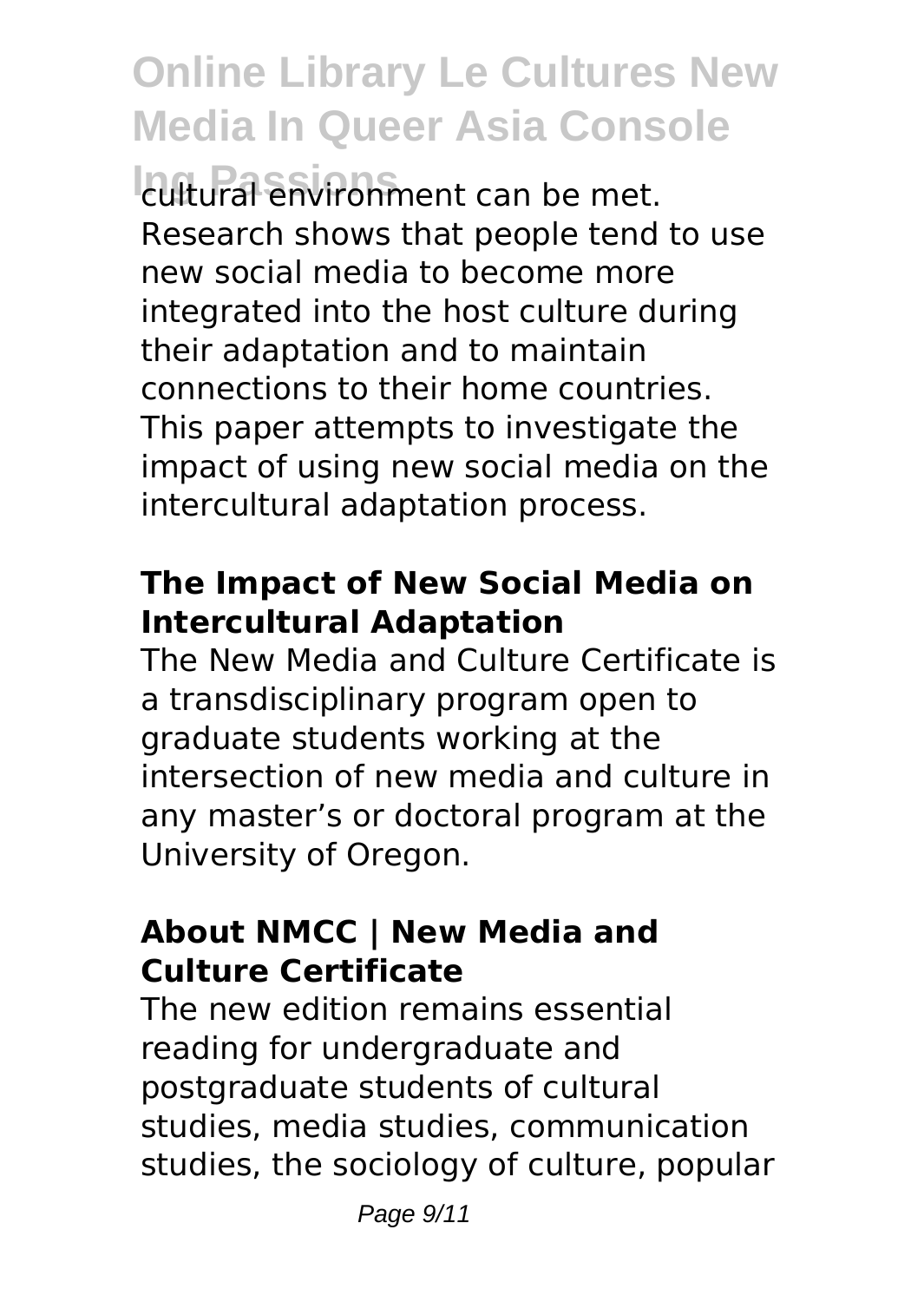**Online Library Le Cultures New Media In Queer Asia Console Ing Passions** culture and other ...

### **(PDF) Media & Culture: A Theoretical Perspective of the ...**

Globalisation, Media and Culture Market anid media act symbiotically to produce culture. Economic globalisation also nmeans a global culture. Economies of scale apply here too, and the movement is towards uniformity and regimentation. Cultures of ninorities are lost and the trivial gains at the cost of the serious. S AMBIRAJAN

### **Globalisation, Media and Culture**

It is so significant that new media can make new culture increase in human society and the obvious part is in the process of intercultural communication. 2.4. Cultural Adaptation and Social Media. Bennett (1977) who is a crosscultural writer mentioned cultural adaptation as a process of "transition experiences". He defined cultural ...